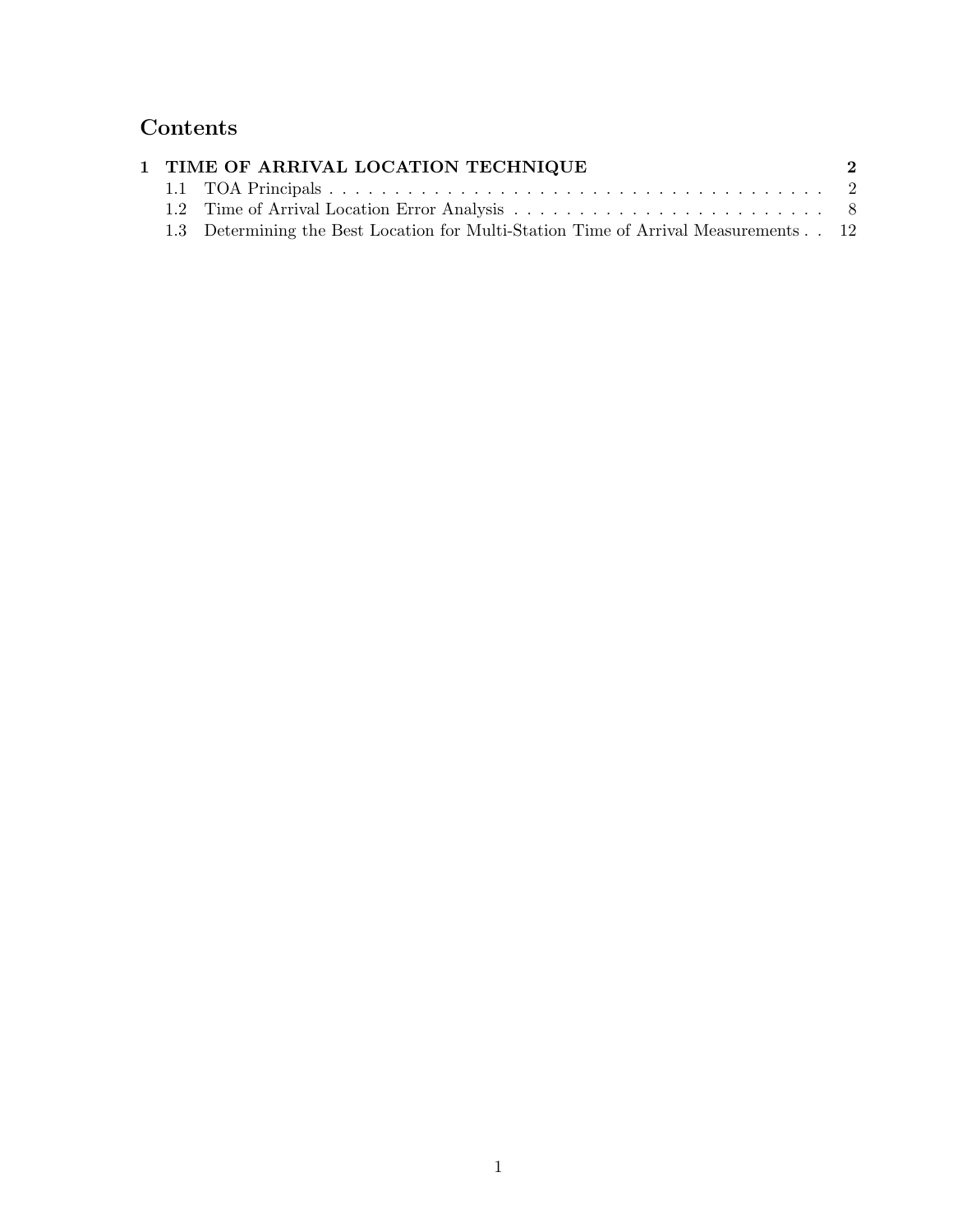# 1 TIME OF ARRIVAL LOCATION TECHNIQUE

## 1.1 TOA Principals

## Introdution

Systems that measure the arrival times of signals can accurately locate the signals in 2- or 3-dimensional space and time. Among other things, this approach forms the basis for the Global Positioning System (GPS) that is providing revolutionary technological, societal, and scientific developments. Time-of-arrival (TOA) measurements, as they are called, are also used in locating cell phones, for seismological studies and in Tech's Lightning Mapping Array. In this laboratory we will develop the basic ideas behind TOA systems and explore the mathematics behind them.

TOA systems basically solve the equation velocity times time equals distance,  $v \cdot t = d$ , or more specifically,  $v\delta t = \delta \ell$ , where  $\delta t = (t_i - t)$ is the difference between the arrival time  $t_i$  at location i and the source time t, and  $\delta\ell$  is the distance between the the measurement location  $x_i, y_i, z_i$  and source location  $x, y, z$ . Thus, from the Pythagorean theorem, we have that

$$
v(t_i - t) = \sqrt{(x_i - x)^2 + (y_i - y)^2 + (z_i - z)^2}.
$$
\n(1)

Measuring  $t_i$  at 4 or more locations is sufficient to determine the 4 unknowns  $x, y, z$ , and t (Figure 1).

For simplicity we will consider the 2-dimensional case in which the source and measurement locations lie in the same z plane. For this case,  $z_i = z$  and (1) becomes

$$
v(t_i - t) = \sqrt{(x_i - x)^2 + (y_i - y)^2} . \tag{2}
$$

The 3 unknowns  $x, y, t$  can be determined from measurements of  $t_i$  at 3 different locations.<sup>1</sup>

The manner in which the arrival time measurements locate the source can be determined graphically from the fact that the differences in



Figure 1: Geometry of TOA location technique.

the arrival times at a pair of stations  $i, j$  constrain the source to lie on a hyperboloid of revolution about the baseline between the two stations. This can be seen by reviewing the basic properties of ellipses and hyperbolas.

## Ellipses and Hyperbolas

An ellipse has the property that sum of the distances from the two foci of the ellipse is a constant

$$
d_1 + d_2 = 2a . \t\t(3)
$$

The equation for the ellipse shown in Figure 2 is

$$
\frac{y^2}{a^2} + \frac{x^2}{b^2} = 1.
$$
 (4)

Exercise 1: Show that the x- and y- intercepts of the ellipse are at  $x = \pm b$  and  $y = \pm a$ . Also show that the distance  $c$  of the foci from the  $x$ axis is related to  $a$  and  $b$  by

$$
b^2 + c^2 = a^2 \,. \tag{5}
$$

(Hint: Look for a right triangle having the suggested sides.)

Hyperbolas, on the other hand, have the property that their locus of points has a constant difference from the two foci.

$$
|d_1 - d_2| = 2a . \t\t(6)
$$

Since the difference can be either positive or negative, the property applies to the magnitude of the difference. Note that for a given set of foci, there are two hyperbolae that satisfy the

<sup>&</sup>lt;sup>1</sup>This is not exactly true, either for the 2- or 3dimensional case, as we shall see.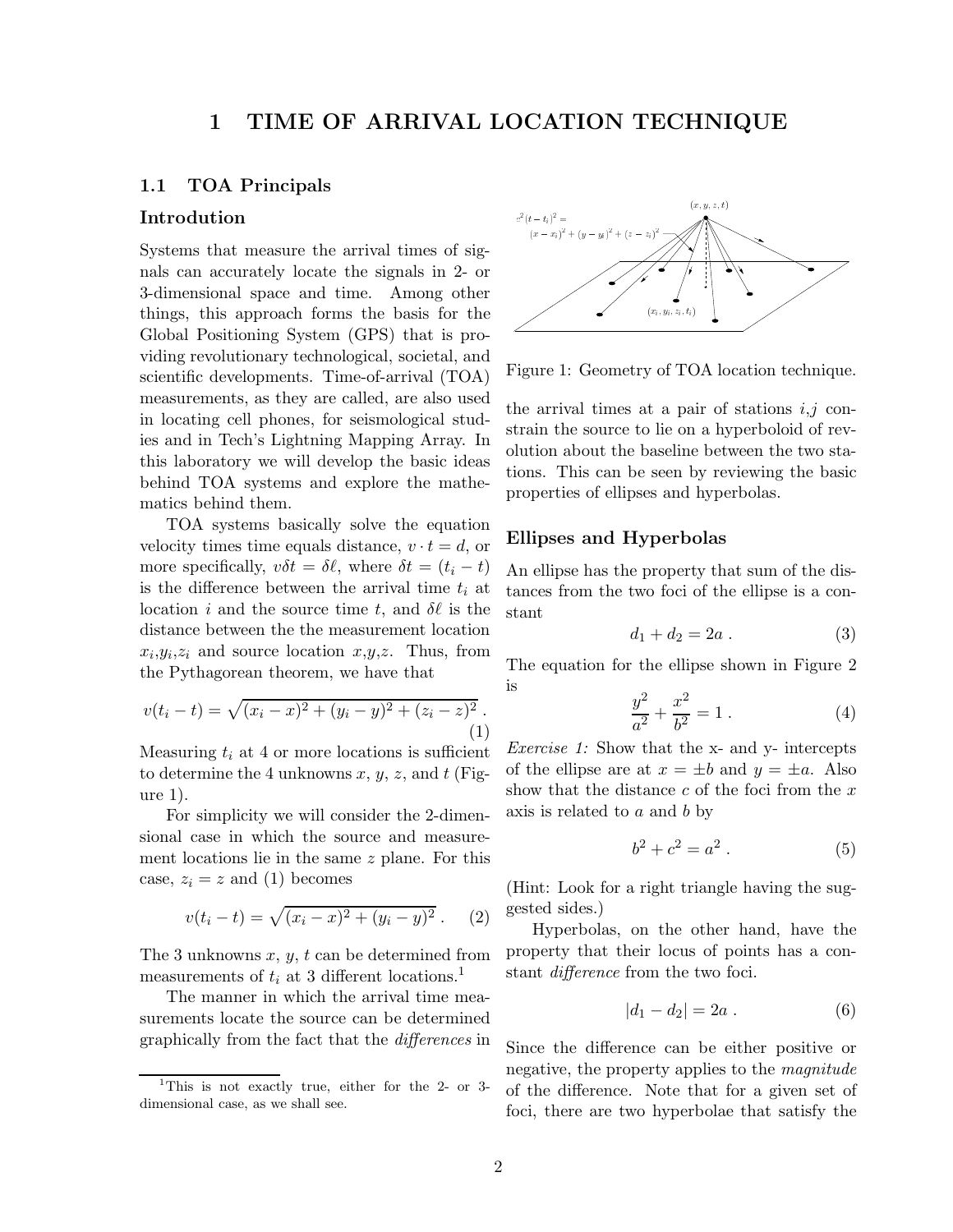





Figure 3: Geometry of hyperbolas.

relation (upward and downward), and that unlike the ellipses, they are open curves. The equation for the upward and downward hyperbolae shown in Figure 3 is the same as that for an ellipse, except for a minus sign in the second term:

$$
\frac{y^2}{a^2} - \frac{x^2}{b^2} = 1.
$$
 (7)

Whereas the foci of the equivalent ellipse are at  $y = \pm c$ , the foci of the hyperbolae are at  $y = \pm d$ . A similar relation exists between d and the parameters  $a$  and  $b$ , namely

$$
a^2 + b^2 = d^2. \t\t(8)
$$

Exercise 2: Show that the y- intercepts of the hyperbolae are at  $y = \pm a$ , and that the asymptotes of the ellipse (the dashed lines in Figure 3 are given by .

$$
y = \pm \left(\frac{a}{b}\right) x . \tag{9}
$$

Expression 8 relating  $a, b$ , and  $d$  is more difficult

to show – can you figure out how to derive it?

## Hyperbolic TOA Relations

Considering the  $x,y$  locations of the two foci of the hyperbolae to correspond to the locations of two TOA measurement locations, it is not difficult to see that the locus of points of the hyperbolae, corresponding to a constant distant difference between the distances  $d_1$  and  $d_2$ , also corresponds to a constant or given time difference of arrival (TDOA) at the two locations. We will denote this time difference of arrival as  $\Delta t$ .

Exercise 3: Show that the above statement holds, and determine the parameters a and d for a pair of stations separated by a distance D (the 'baseline' length between the stations). [Partial answer:  $a = v|\Delta t|/2.$ 

## Geometric Solutions:

Do the following:

• Write a .m program that plots the hyperbolae corresponding to  $a = 5$  and  $b = 3$ , and the asymptotes of the hyperbolae. The plot should cover the range  $x = \pm 30$  and  $y = \pm 20$  units. Add the equivalent ellipse to the plot, as in Figure 3, and show the foci of both the hyperbolae and the ellipse. (An sample program is provided to get you started.) Make sure your program is commented to explain what you are doing. Save this program, and use it as a starting point for the other programs discussed below.

• To plot a rotated hyperbola, it is necessary to do a coordinate transformation. The transformation used to plot the hyperbola corresponding to a particular baseline takes points calculated in an  $x^{\prime\prime}$ ,  $y^{\prime\prime}$  coordinate system in which the baseline is vertically upward (in which the hyperbolae are easy to calculate), and rotates the points clockwise by an angle  $\theta$  so that the  $y''$ axis is correctly oriented with the actual baseline in the network's  $x, y$  coordinate system. It then offsets the resulting points away from being centered around  $(0,0)$  to the center  $(x_0, y_0)$ of the actual baseline. From a carefully drawn sketch of the geometry of the  $('')$  to  $(')$  transformation, determine the matrix expression for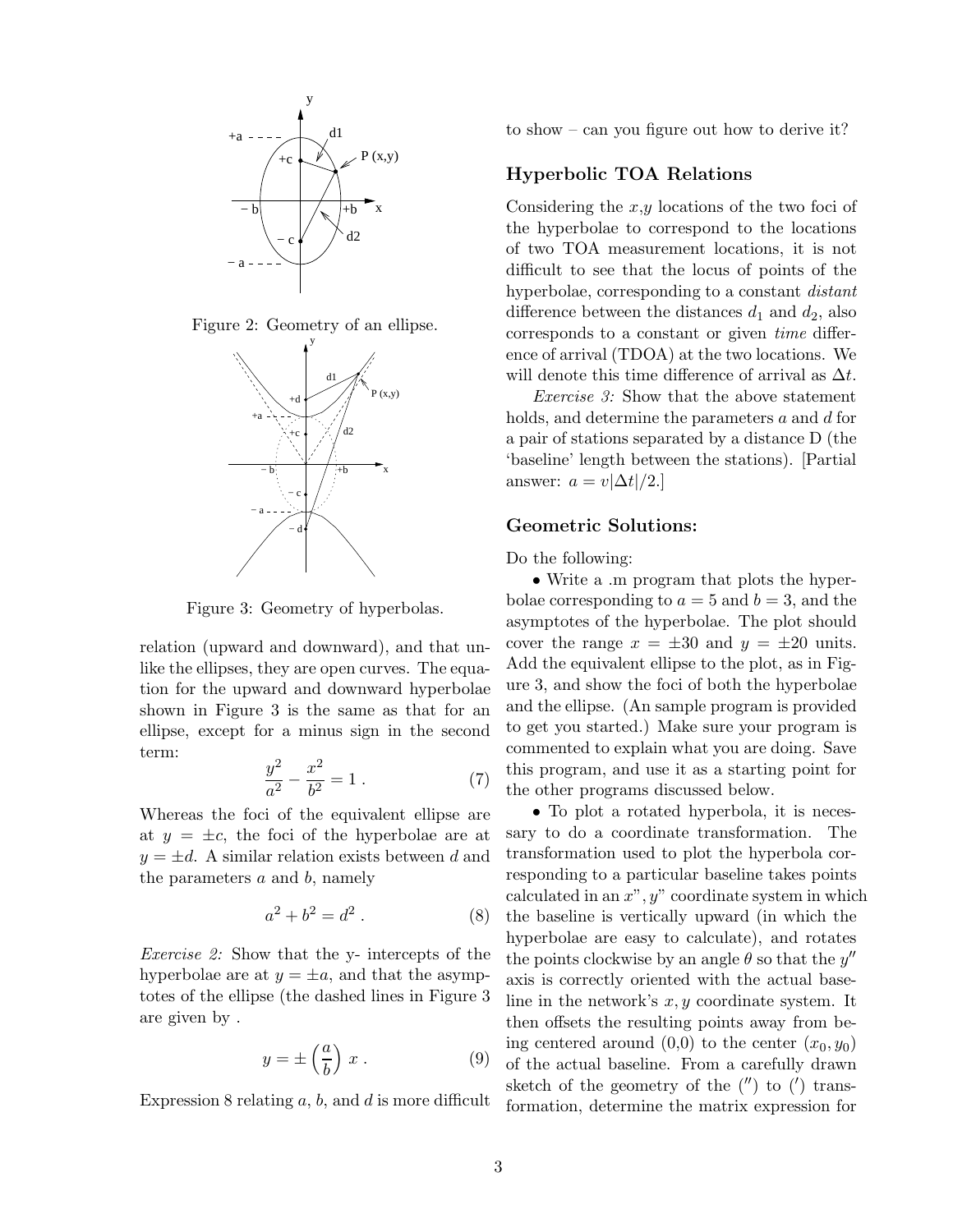

Figure 4: Coordinate transformation.

converting  $(x'', y'')$  values to  $(x', y')$  values, and confirm that it is the same as used in the transform program. You need to find the matrix coefficients so that:

$$
\left[\begin{array}{c}x'\\y'\end{array}\right]=\left[\begin{array}{cc}a_{11}&a_{12}\\a_{21}&a_{22}\end{array}\right]\left[\begin{array}{c}x''\\y''\end{array}\right]
$$

Do the same for the translation from the (′ ) to the unprimed system. Using these results, complete the attached Matlab function xfm1.

• Modify your hyperbola-plotting program to plot the hyperbolae when the center of the stations is at location  $x_0 = 10$  and  $y_0 = 5$  units, with the baseline between the stations rotated 60◦ from the vertical. Your plot should look similar to that shown in Figure 5. Use the completed function xfm1 to rotate and translate the hyperbolae. Use the 'axis equal' command (do a 'help axis') to give a 1:1 aspect ratio so that the hyperbolae look correct.

• Again saving the program as a separate file, further modify it to show how the hyperbolas corresponding to TOA measurements at three stations locate a source in two spatial dimensions. Let the station locations be at the  $x_2,y_2 = (+10,-10)$ , and  $x_3,y_3 = (0,+10)$  km, respectively. Use Matlab's 'input' function to specify a source location (also in km units), and calculate the times the signal would be received at each station. Finally, plot the hyperbolae corresponding to each of the three baselines to see the solution. Use the 'pause' function in your for loop to identify each hyperbola as it is added to the plot. Your plot should look something like Figure 6.

• An interesting property of the TOA solu-



Figure 5: Rotated hyperbola.

tions is that they are not unique in some regions of the  $x,y$  domain when the number of measurements is just enough to determine the unknowns. For example, examine the hyperbolae for a source at  $x, y = (1, 20)$  km. Use the manual zoom capabilities of the matlab plot window to confirm that there is a second solution. Where is the second solution located? Both locations have exactly the same time differences of arrival and therefore cannot be distinguished from 3-station measurements.

• Explore how 'wide' the multiple solution domain is in  $x$  when  $y$  remains fixed at 20 km. From the symmetry of the network, where else in the  $x-y$  domain would you expect multiple solutions to exist? Confirm this and make a rough sketch of the mutiple-solution regions on one of your hard copy plots.

vertices of the isosceles triangle  $x_1, y_1 = (-10, -10)$  by adding a fourth station to the network. Again, • The solution ambiguity can be eliminated keeping your 3-station program intact for comparison, do this to see if it is indeed true. (NOTE: Be sure that the first 3 baseline pairs remain the same when adding the 4th baseline.)

## Analytic Solutions.

In the above, we solved the 2-dimensional timeof-arrival (TOA) equations graphically by plotting the hyperbolae corresponding to the differences in the arrival times at successive pairs (baselines) of measurement stations. In this man-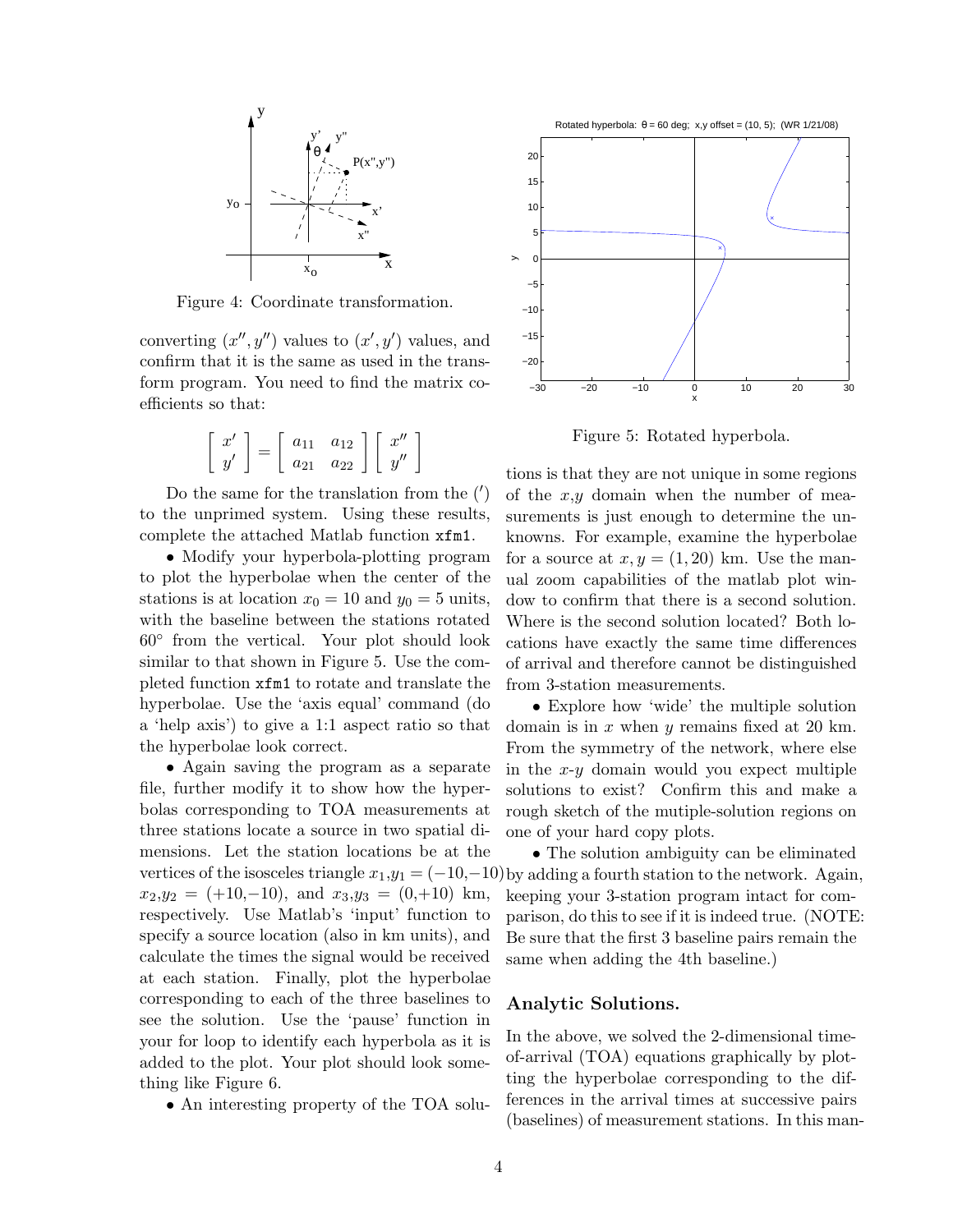

Figure 6: 3-station hyperbolic solution.

ner we could use arrival time measurements at 3 stations to determine the three unknowns  $(x, y, t)$ of the source location and time. We found that in some regions of the  $x, y$  plane the hyperbolae intersected at two locations, so that the solution was not unique. Multiple solutions occurred when the source was outside the network, in the radial 'shadow' of each station.

Although the predicted TOA values differed for the two possible source locations, the differences in the arrival times at pairs of stations turn out to be identical – hence the non-uniqueness. The solution could be made unique by adding a fourth station to generate an additional hyperbola that resolved the ambiguity. The need for an extra measurement derives fundamentally from the non-linear nature of the TOA equations, whose solutions can sometimes be multi-valued.

In the following, we show how measurements at four locations can be used to obtain an analytic solution to the problem, in the form of three linear equations in the three unknowns, that can be solved by standard linear algebra techniques. As before, the solution is unique.

## Approach:

The basic way of solving a set of equations is by eliminating variables. From before, the general equation for the 2-dimensional case is

$$
c(t_i - t) = \sqrt{(x_i - x)^2 + (y_i - y)^2}, \qquad (10)
$$

where we now recognize that  $v = c$ , the speed of light in air.

The hyperbolic solution is obtained by eliminating  $t$  as variable from the equations for a set of two stations. Letting the 2nd station be station  $j, t$  can be eliminated by differencing the TOA equations for each station:

$$
c(t_i - t) = \sqrt{(x_i - x)^2 + (y_i - y)^2}
$$

$$
c(t_j - t) = \sqrt{(x_j - x)^2 + (y_j - y)^2},
$$

giving

$$
c(t_i - t_j) = \sqrt{(x_i - x)^2 + (y_i - y)^2}
$$

$$
- \sqrt{(x_j - x)^2 + (y_j - y)^2}.
$$
 (11)

The result is a single equation in two unknowns  $(x, y)$  that is basically the equation for a hyperbola whose y-axis is the baseline. A second equation can be obtained from the difference of the third station measurement (station  $k$ ) and either the i or j station, from which  $x, y$  can be determined. Given  $x$  and  $y$ , the source time  $t$ can then be determined from (10) for any one of the original measurements.

Another way of handling the equations is to eliminate the terms in  $x^2$ ,  $y^2$  and  $t^2$ , which linearizes things. This can be done by writing (10) in squared form,

$$
c2(ti - t)2 = (xi - x)2 + (yi - y)2,
$$
 (12)

and differencing them for pairs of stations, as above. The general result of differencing the  $i^{th}$ and  $j^{th}$  equations is

$$
(x_i - x_j)x + (y_i - y_j)y - c(t_i - t_j)ct = k_{ij}
$$

where  $k_{ij} = (1/2)[(r_i^2 - r_j^2) - c^2(t_i^2 - t_j^2))]$ , and  $r_i^2 = x_i^2 + y_i^2$  etc. Differencing the equations for four stations gives three equations that are linear in the 3 unknowns,  $x, y, t$ . The equations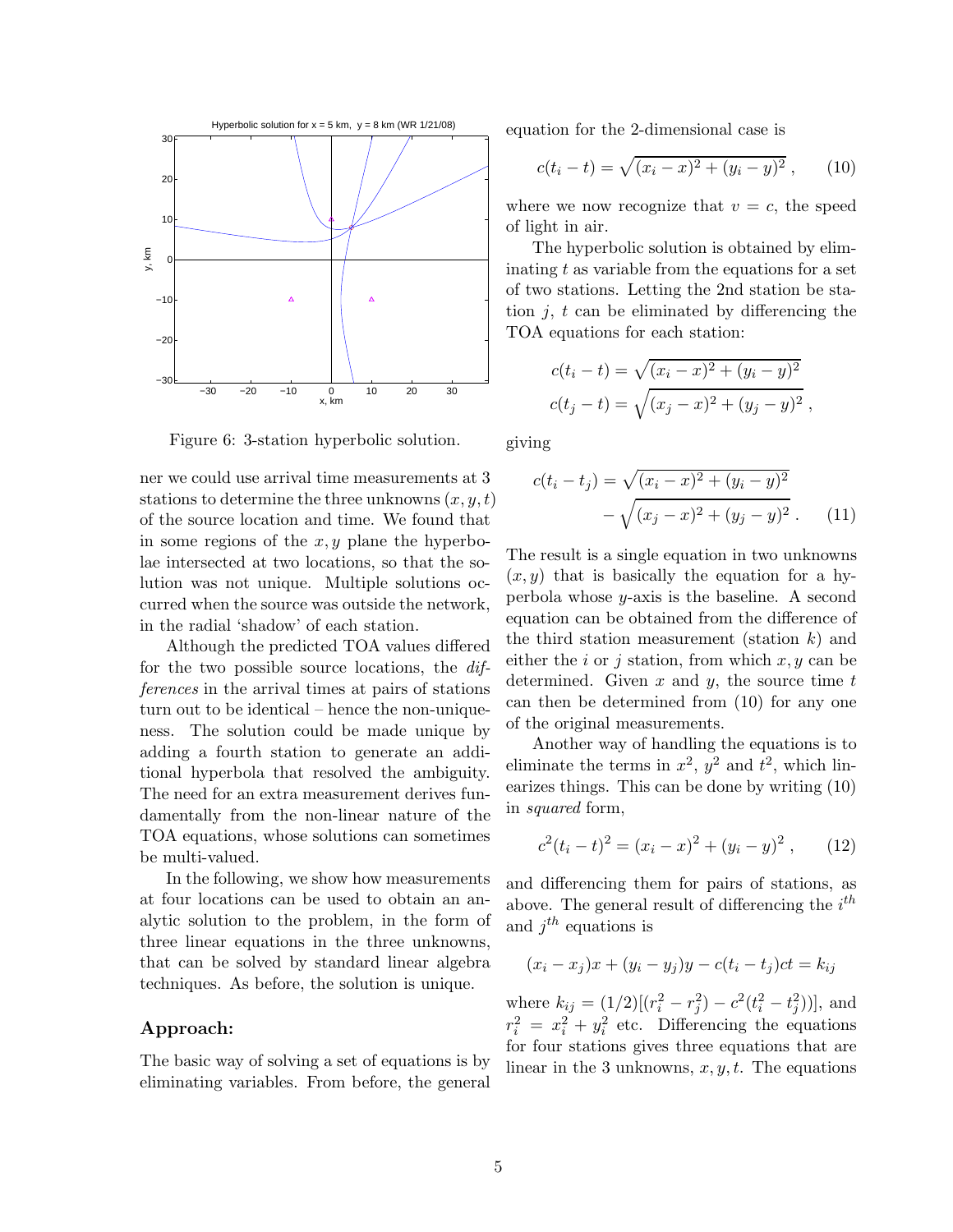can be written in matrix form as

$$
A\vec{x} = \vec{k} \tag{13}
$$

where  $A$  is the matrix of coefficients of the linear equations and  $\vec{x} = x, y, t$  and  $\vec{k}$  are column vectors corresponding to the space-time source location and  $k_{ij}$  values, respectively.

• Derive the general linear equation and use the matrix capabilities of Matlab to implement the solution of (13) for a 4-station network. Add this to the 4-station version of your hyperbolic program from the previous set of exercises, and plot a cross-hair at the solution point in  $x, y$ space.

• Print out the solution values for  $x, y, t$  and evaluate the difference from the input values to see how well the two agree.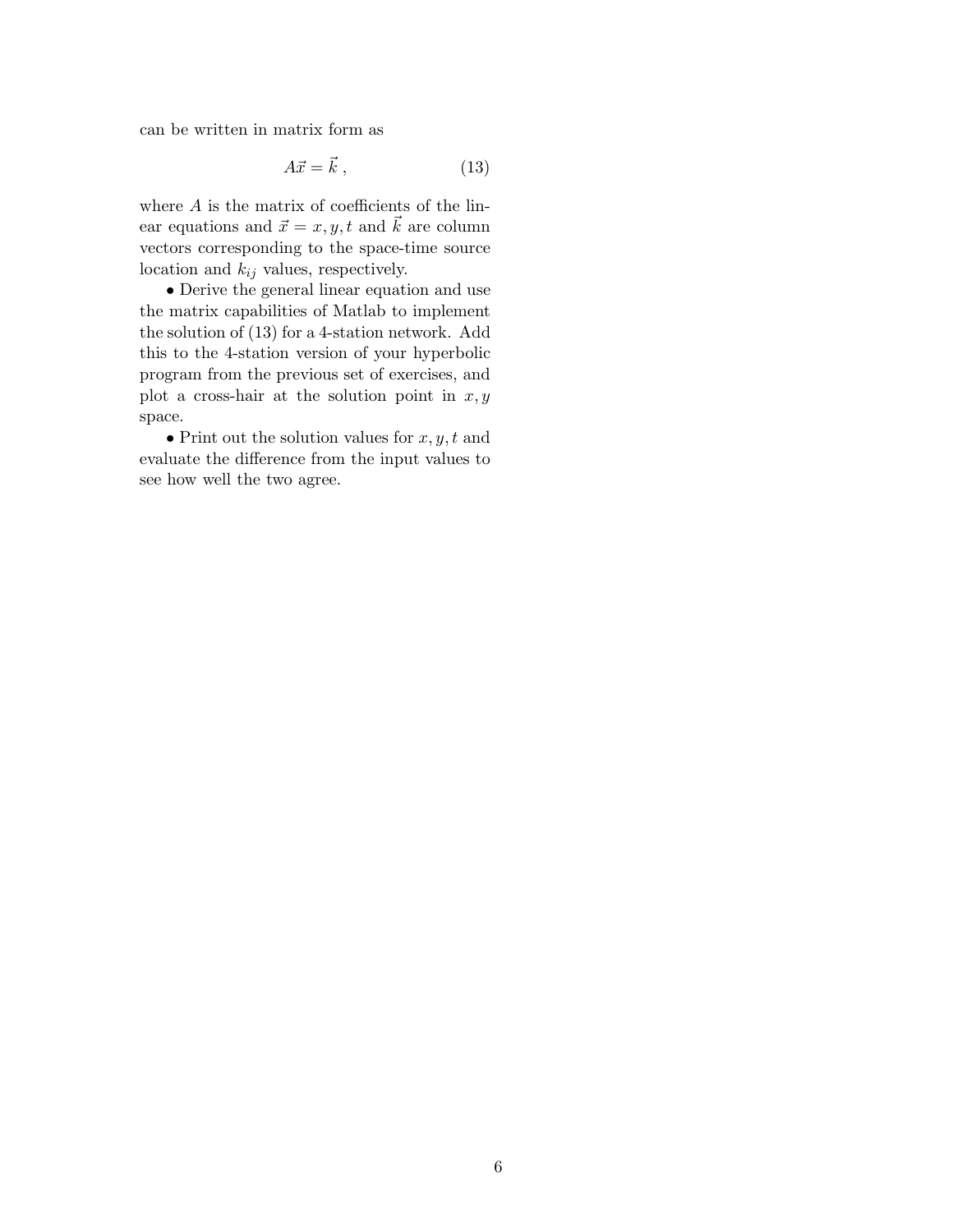## Starting programs

```
% Program to plot the hyperbola
% y^2/a^2 - x^2/b^2 = 1% The hyperbolae are open up/down, so that x is the independent variable
% for plotting. (Using the form x^2/a^2 - y^2/b^2 = 1 requires that y be
% the independent variable, which is awkward programming-wise.)
clear % all variables
figure(1), hold off \% start a new figure
set(gca,'FontSize',14) % adjust fontsize
xmax = 30; ymax = 20;
x = linspace(-xmax, xmax, 1001); % array of x values for plot (why 1001?)
a = 5; b = 3;
y = ?????????????; % corresponding y valuesplot(x,y)
hold on \% add to current plot
plot(x,-y) % Plot other half of hyperbola
axis([-xmax xmax -ymax ymax]) % specify axis limits
xlabel('x')vlabel('v')title(['Hyperbola y^2/a^2 - x^2/b^2 = 1$; $a$ = ', num2str(a), ...
      ',$b$ = ', num2str(b),'; (WR 1/21/08)'],'Interpreter','latex')
% Add axes
plot([0 0],[-\text{ymax } \text{ymax}],'k') % y axis (black line - 'k')
plot([-xmax xmax],[0 0],'k') % x axis
```
## Transform subroutine

```
function [xout,yout] = xfm1(xin,yin,theta,x_offset,y_offset)
% Program to rotate and translate x,y values from x'', y'' to x,y space.
% Written to plot hyperbolas for time of arrival code.
% theta value assumed to be in radians.
% rotation matrix
xfm = ?????;
% make x,y values into a column vector
r_in = [xin; yin];% rotate
r_out = xfm*r_in;x = r_out(1,:); y = r_out(2,:);xout = ??? ?
yout = ????;
```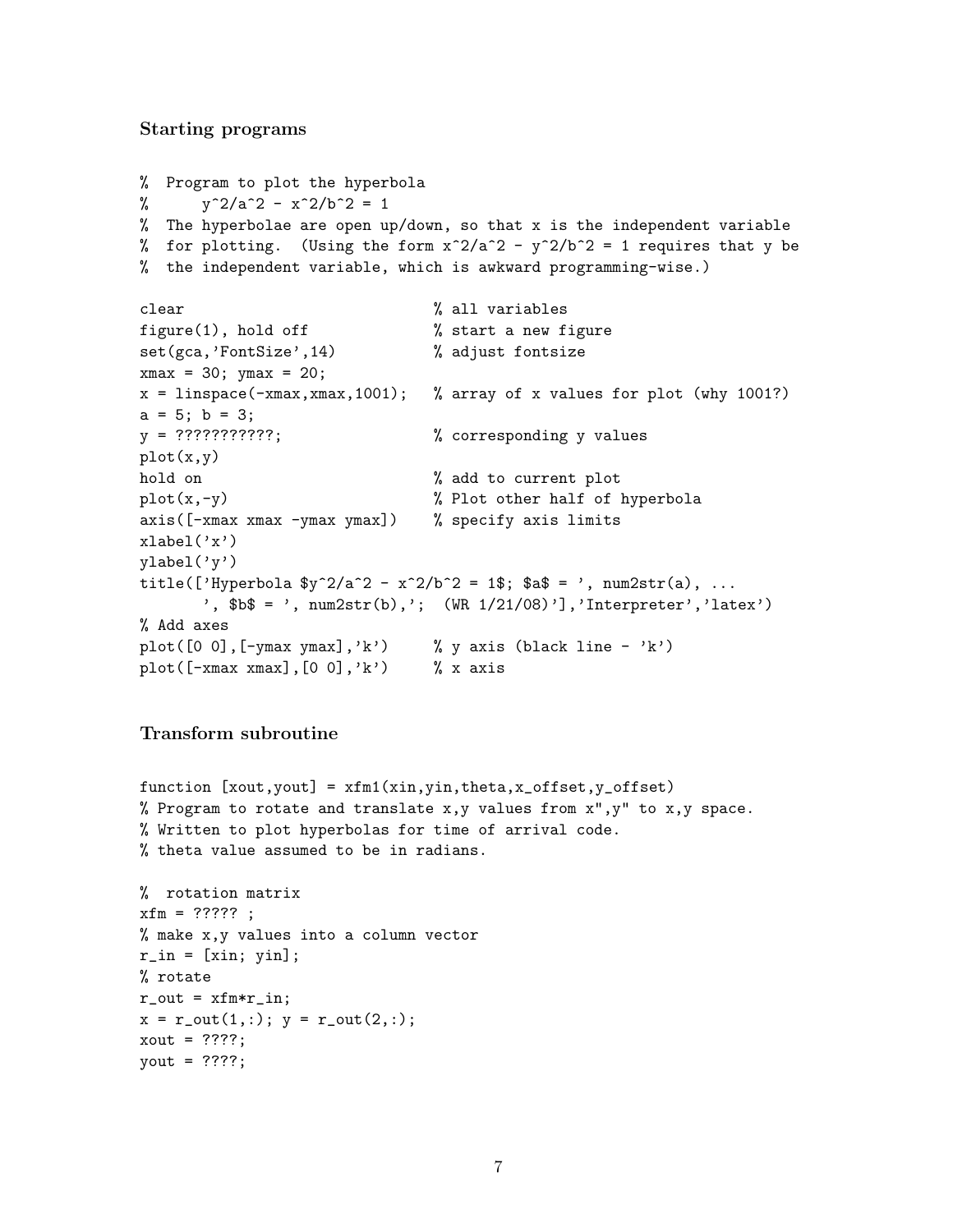# 1.2 Time of Arrival Location Error Analysis

## Introduction

In the preceeding section, it was assumed that there were no errors in the measurements. The locations are based on solving the Equation 1 for the three unknowns  $x, y, t$  based on the measured values  $x_i, y_i, t_i$ . The errors in  $x_i$  and  $y_i$ are usually small — with inexpensive GPS receivers, locations errors are less that one meter, and with more expensive equipment, location errors are less than a millimeter. The largest source of error is in the measurments of the arrival times  $t_i$ . Using inexpensive GPS receivers, the errors in  $t_i$  are about 50 ns. In this section we will explore how much errors in the arrival time measurements affect the location accuracy of a TOA system.

### Normally Distributed Errors

Things such as timing errors are usually have normal, or Gaussian, distributions. This means that the probability distribution can be written as:

$$
f(x) = \frac{h}{\sqrt{\pi}} e^{-h^2(x-m)^2}
$$
 (14)

Figure 7. shows a plot of  $f(x)$  for  $h = 1$  and  $m=5.$ 

The mean of a function is its average value, which can be calculated as:



Figure 7: Gaussian probability distribution.

$$
\overline{x} = \int_{-\infty}^{\infty} x f(x) dx \tag{15}
$$

In Exercise 5, you will show that the mean of a normal distribution is  $\overline{x} = m$ , so:

$$
f(x) = \frac{h}{\sqrt{\pi}} e^{-h^2(x - \overline{x})^2}
$$
 (16)

The variance  $\sigma^2$  of a function is the mean value of the square of the difference between the x and the mean value of x:

$$
\sigma^2 = \int_{-\infty}^{\infty} (x - \overline{x})^2 f(x) dx \qquad (17)
$$

The variance shows how much of the distribution  $f(x)$  is different than  $\overline{x}$ . The standard deviation is defined as the square root of the variance, so the standard deviation is  $\sigma$ . In Exercise 5 you will show that

$$
\sigma = \frac{1}{\sqrt{2}h} \tag{18}
$$

Thus, a Gaussian probability distribution can be written:

$$
f(x) = \frac{1}{\sqrt{2\pi}\sigma}e^{-(x-\overline{x})^2/2\sigma^2}
$$
 (19)

When a calculation depends on a number of variables which have errors, there is a way to calculate the error in the final value. If the output of a calculation is Q, and Q depends on measured values  $a$  and  $b$ , then it can be shown that

$$
\sigma_Q^2 = \left(\frac{\partial Q}{\partial a}\right)^2 \sigma_a^2 + \left(\frac{\partial Q}{\partial b}\right)^2 \sigma_b^2 \qquad (20)
$$

Exercise 5:

- 1. Show that  $\overline{x} = m$ , and  $\sigma^2 = 1/\sqrt{2}h$ . (Hint: Integrate by using a change of variable  $z = h(x-m)$ . You then integrate by parts, or look up the resulting integrals in a table of integrals.)
- 2. Show that the standard deviation in the time difference of arrival  $t_2 - t_1$  is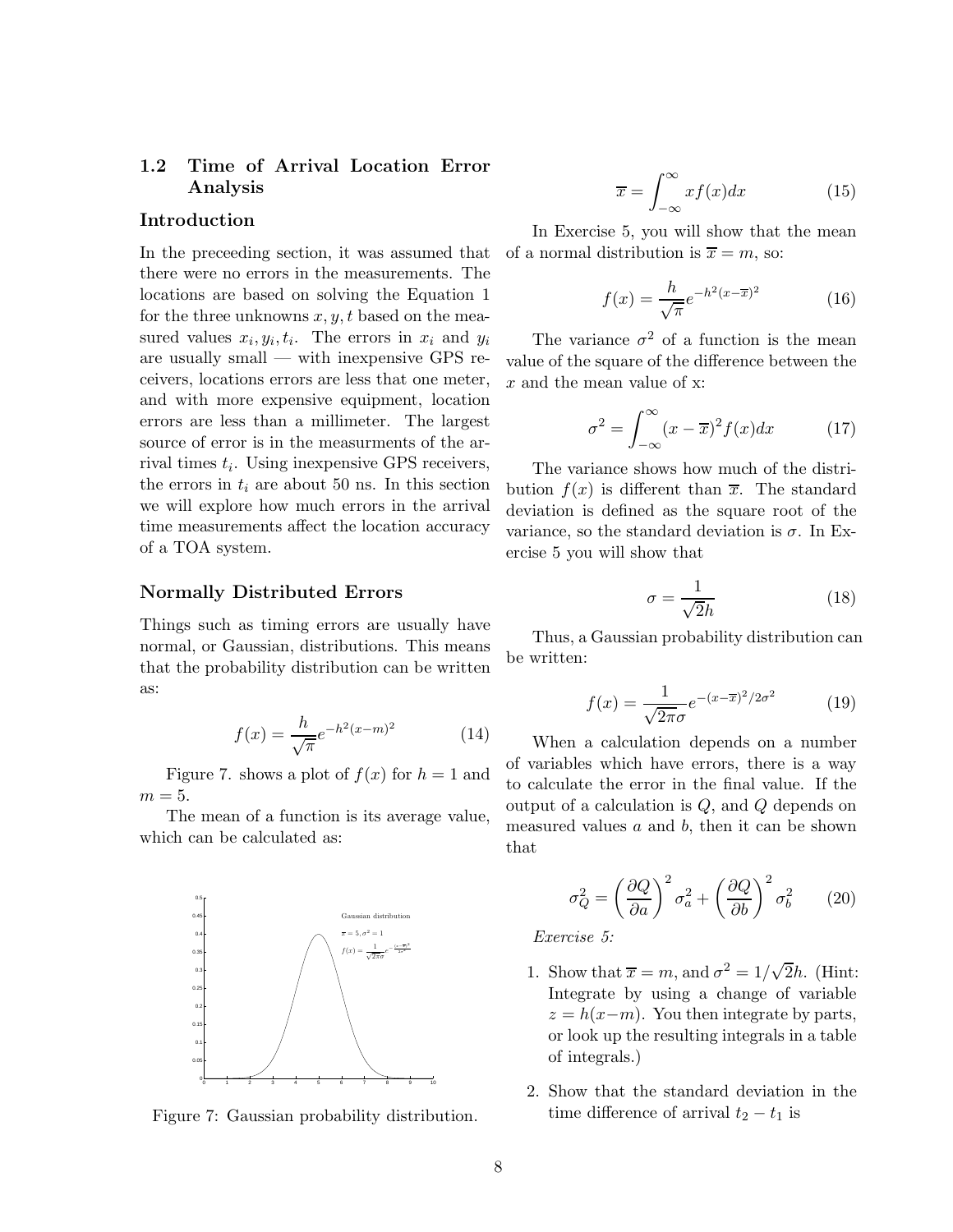

Figure 8: Error region inside of array.

$$
\sigma_{t_1-t_2} = \sqrt{\sigma_{t_1}^2 + \sigma_{t_2}^2}
$$

3. Use the MATLAB function normrnd to generate a large number of random variables with a mean value of 5 and a standard deviation of 1. Use the hist function to show that the random variable distribution looks like that of Figure 7.

## Graphical Esitimation of Errors

In Section 1, you plotted hyperbolae for a fourstation TOA network. The point where the hyperbolae crossed was the location of the RF source. By modifiying your program, it will be easy to see how large the location errors will be for a system due to the uncertainties in the measurements of the arrival times. Call the measurement uncertainty  $\Delta t$ . From Exercise 5, the uncertainty in the time difference is  $\sqrt{2}\Delta t$ . If you replot the hyperbolae when the time-ofarrival differences are this much smaller and this much larger than the actual arrival times, you will get a plot which looks like Figure 8 (using  $\Delta t = 1 \mu s$ :

If you blow up the region containing the source, the plot look like Figure 9.

About 68% of the source locations should lie inside the region which is common to all the



Figure 9: Enlarged view of region of Figure 8. .

hyperbolae. Note that this region is about as wide as it is long.

The above figures were generated for sources inside the network. When the source is outside the netork, the common region of the hyperbolae look like Figure 10

The common region is much longer than it is wide. The reason for this will be discussed later.



Figure 10: Error region outside of array.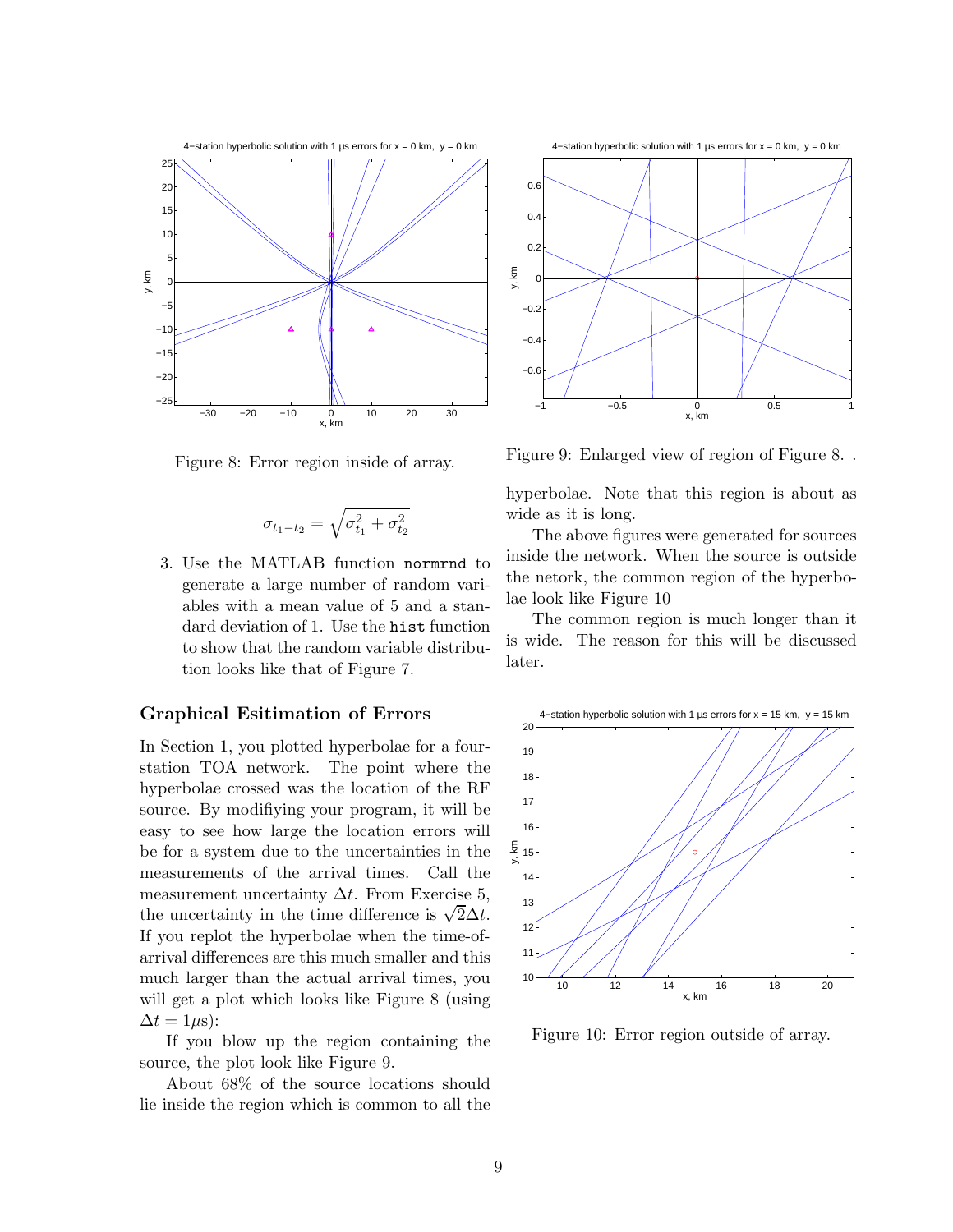

Figure 11: Monte Carlo simulation, 250 points.

#### Monte Carlo Error Analysis

The above graphical analysis shows where you would expect a real system to calculate a source locatation compared to the actual source location. To check out whether this is what will happen, you can use a technique call Monte Carlo analysis. To perform a Monte Carlo analysis, you start with a source location, just as you did before. You then add random timing errors (using a computer program's random value function) to the actual time-of-arrival values, and solve for the source location using the fourstation analytical method, using the modified arrival times. You do this for a large number of different samples (using different timing errors). Figure 11 shows a Monte Carlo simulation of the toa-determined location of a source at the origin of the array, for a system with  $1 \mu s$  errors.

Note that most, but not all, samples lie inside the area common to all hyperbolae. For a Gaussian distribution, about 68% of the samples will lie within one standard deviation, so about 68% of the points should lie within the common area.

Exercise 6: Modify your programs from last week to generate plots similary to those of Figures 8, 9, 10, and 11, for a time-of-arrival network with a timing uncertainty of 100 ns. Also, do a Monte Carlo simulation for a source outside of the array. In the Monte Carlo simula-



Figure 12: Simple model for range determination.

tions, verify that about 68% of the simulated source locations lie inside the common area of the ellipse.

## Simple Model for Errors Outside of Array

When a source is inside of the array, the location errors tend to be about the same size as the timing errors (when the timing errors are converted to distance). This is because, as a source moves away from one station, it moves closer to another, so a  $\Delta d$  position change results in a  $2\Delta d/c$  time-of-arrival distance. When a source is outside the array, as it moves away from one station, it moves away from all stations, so the time-of-arrival differences are much smaller than when a source inside. The effect can be illustrated with a simple model. Figure 12 shows how the range to a source (distance from the array to the source) is determined when the source is outside the array. The range is determined by the difference in time between the signal reaching Station 0 and the signal reaching Station 1.

Figure 13 shows how the azimuth to a source is determined when the source is outside the array. The azimuth is determined by the difference in time between the signal reaching Station 2 and the signal reaching Station 1.

Exercise 7: Using the simple model above, show that range is

$$
r \simeq \frac{D^2}{8cT_{1,0}}
$$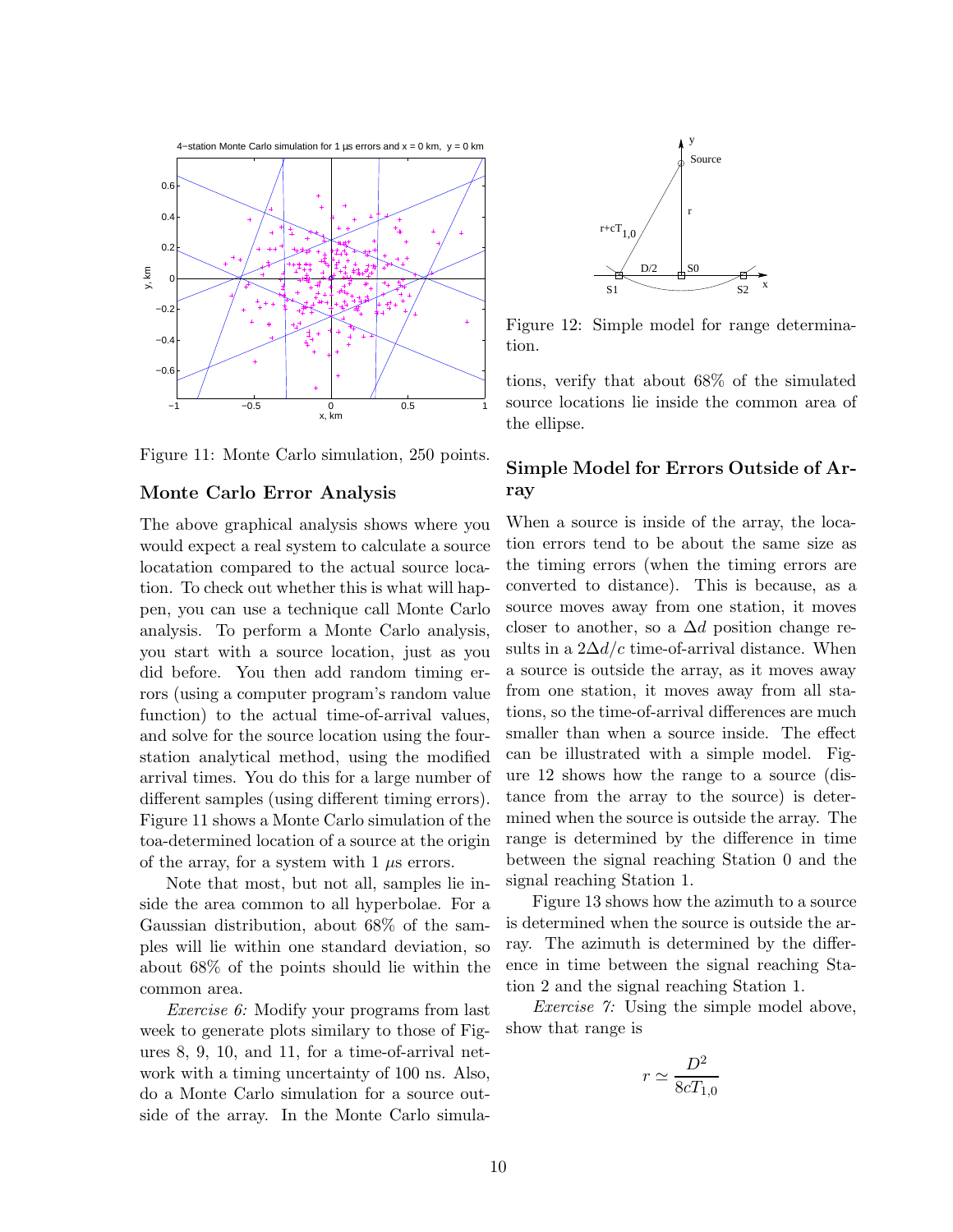

Figure 13: Simple model for azimuth determination.

and that the uncertainty in range is

$$
\Delta r \simeq 8 \left(\frac{r}{D}\right)^2 c \Delta T_{1,0}
$$

Show that, for small  $\phi,$  the error in azimuth is

$$
\Delta \phi = \left(\frac{1}{D}\right) c \Delta T_{2,1}
$$

and the resulting uncertainty in the  $x$  direction is

$$
\Delta y = r \Delta \phi = \left(\frac{r}{D}\right) c \Delta T_{2,1}
$$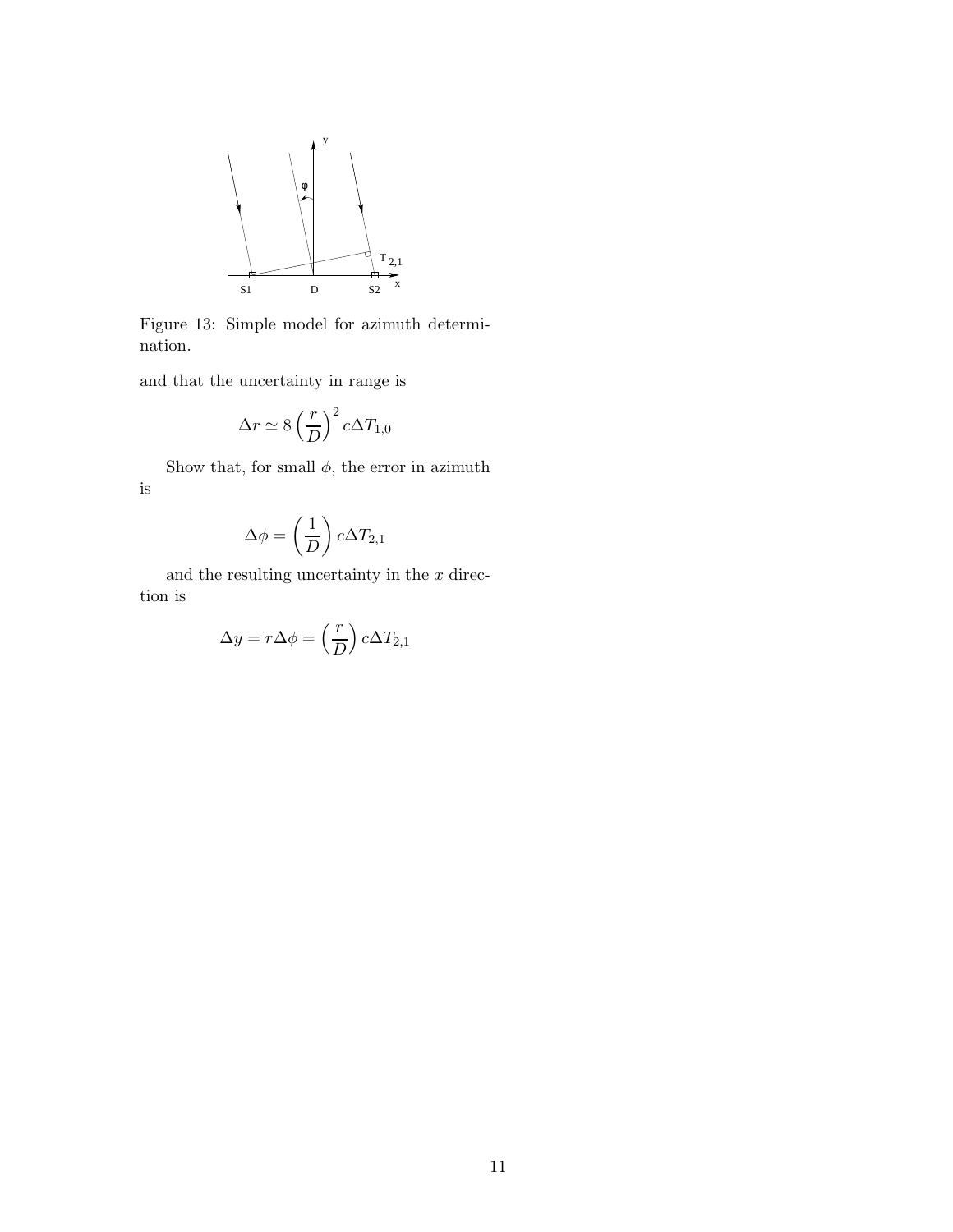# 1.3 Determining the Best Location for of which would give slightly different answers). Multi-Station Time of Arrival Mea-For example, with a five-station network, you surements

## Introduction

With a four-station network, one can find a location from the three linear equations for time differences (Equation 11). If there are no uncertainties in the measurements, the location will be exact, and will be the solution to the nonlinear equations

$$
t_i = t + \frac{\sqrt{(x_i - x)^2 + (y_i - y)^2}}{c}
$$
 (21)

If, however, there are uncertainties in the measurements, the solution will fit the linear equations for time differences, but will not exactly fit the non-linear equations. For example, suppose we have the following station locations and arrival times, where the arrival times have 40 ns uncertainties:

| Station | $\boldsymbol{x}$ | $\boldsymbol{\mathit{u}}$ | t;                |
|---------|------------------|---------------------------|-------------------|
|         |                  |                           | $0.0000 \mu s$    |
|         |                  | 10                        | $25.7830 \ \mu s$ |
|         | -10              | -10                       | 37.0099 $\mu$ s   |
|         | -10              | 10                        | 9.2517<br>$\mu$ s |

The linear time difference of arrival equations give a location of  $x = 5.3936$  km,  $y =$  $-2.5713$  km, and  $t = -19.8973\mu s$ . However, if we put these values of x, y and t into Equation 21, the calculated arrival times differ slightly from the actual arrival times:

| Station | $t_i$ (measured)  | $t_i$ (calculated) |
|---------|-------------------|--------------------|
|         | $0.0000 \ \mu s$  | $0.0335 \ \mu s$   |
|         | $25.7830 \ \mu s$ | $25.7976 \ \mu s$  |
|         | 37.0099 $\mu$ s   | 37.0216 $\mu$ s    |
|         | $9.2517 \ \mu s$  | $9.2745 \ \mu s$   |

If there were more than four stations, how could you find the position of a source? You could find locations by taking different combinations of three time differences of arrival (all could use the three time differences of  $(t_2 - t_1)$ ,  $(t_3 - t_1)$  and  $(t_4 - t_1)$  to find one location, then use the three time differences of  $(t_2-t_1)$ ,  $(t_3-t_1)$ and  $(t_5-t_1)$  to get another location. Other combinations would give yet other locations, which could be averaged.

There is a better way to get a location. If there were no errors in the measurements, the equation

$$
ct_i - ct - \sqrt{(x_i - x)^2 + (y_i - y)^2}
$$
 (22)

will equal zero for every station  $i$ . If there are errors in the measurement of  $t_i$ , then Equation 23 will be the error of the time measurement at station  $i$ , which will be about the standard deviation  $\sigma_{ct}$  of the error of the time measurement. If we take the square of Equation 22, then the value will always be positive, and will be about the value of the variance  $\sigma_{ct}^{2}$  of the error in the time measurement:

$$
\left(ct_i - ct - \sqrt{(x_i - x)^2 + (y_i - y)^2}\right)^2 \tag{23}
$$

If there are errors in the time measurement, then it will be impossible to determine the true source location and time. However, a "good" location is one where the value of Equation 23 is small for every station  $i$ . We define the quantity  $\chi^2$  as:

$$
\chi^{2} = \sum_{i=1}^{N} \frac{\left(ct_{i} - ct - \sqrt{(x_{i} - x)^{2} + (y_{i} - y)^{2}}\right)^{2}}{\sigma_{ct}^{2}}
$$
\n(24)

then the "best" location will be the one which makes  $\chi^2$  the smallest. Because the values in Equation 23 will be about the size of  $\sigma_{ct}^2$ ,  $\chi^2$ will be on the order of unity for the "best" fit.

In a course in statistics, it can be shown the quantity  $\chi_{\nu}^2$  (called the reduced  $\chi^2$ ) has a value of about 1 for the "best" fit: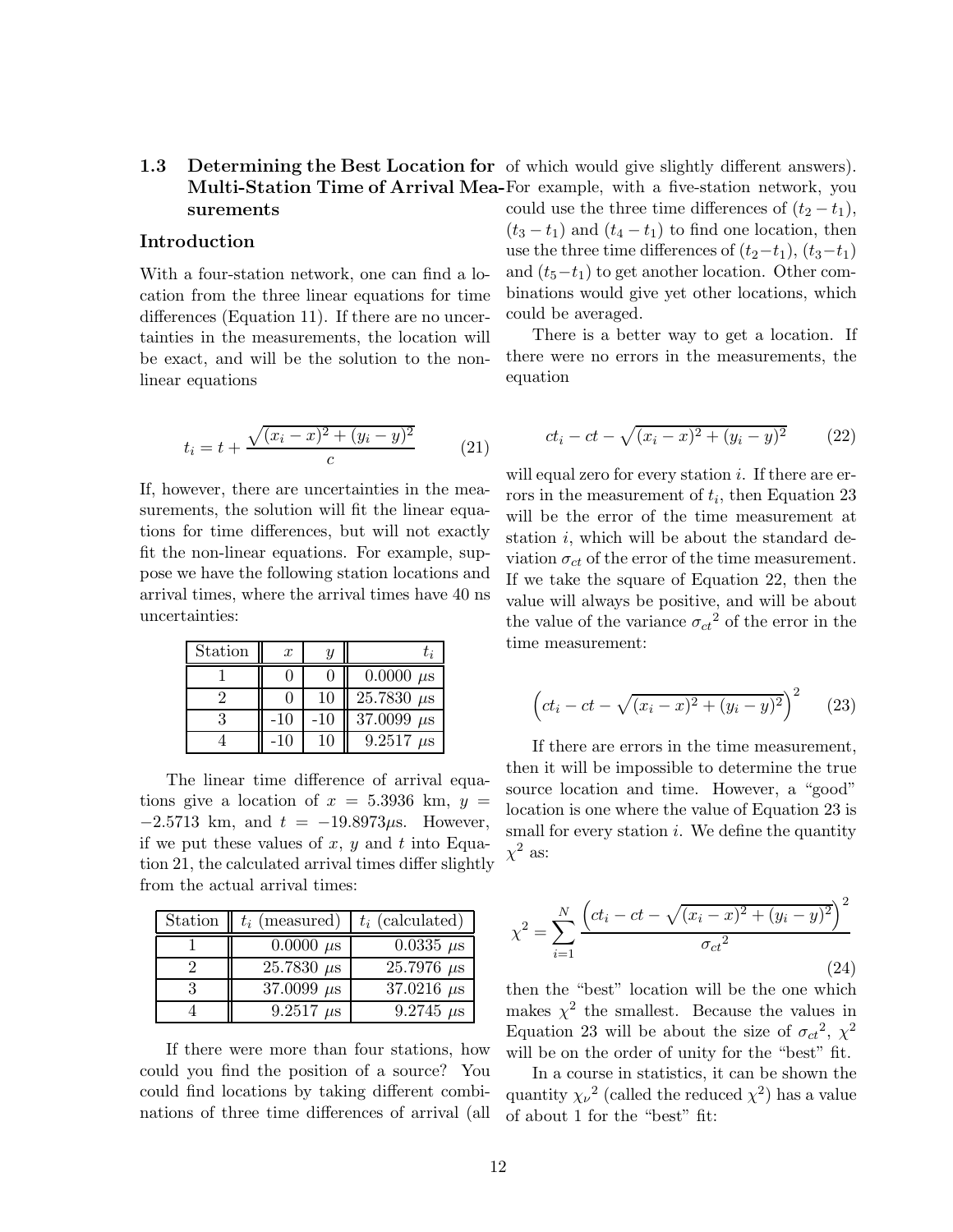$$
\chi_{\nu}^{2} = \sum_{i=1}^{N} \frac{\left(ct_{i} - ct - \sqrt{(x_{i} - x)^{2} + (y_{i} - y)^{2}}\right)^{2}}{(N - 3)\sigma_{ct}^{2}}
$$
\n(25)

(The  $(N-3)$ ) on the bottom is the number of "degrees of freedom" in the measurement. We need to solve for three quantities. so we need at least three measurements. If we have a five station network, then there are  $5 - 3 = 2$  extra, or redundant, measurements. It is said that there are two degrees of freedom when we have five measurements to solve for three unknowns.)

How can we use  $\chi_{\nu}^2$  to find the "best" values of  $x, y$ , and  $ct$ ? Let's take an example of a system where we are trying to find one value rather than three. For example, suppose you are asked to find the coefficient of thermal expansion of a metal. You take a bar of metal 1 meter long, and measure its length as a function of temperature. The equation for length is  $L = L_0(1 + \alpha(T - T_0))$ , where  $L_0$  is the length at a standard temperature  $T_0$ ,  $T$  is the temperature at which the measurement is made, and  $\alpha$  is the coefficient of thermal expansion. Then the reduced  $\chi_{\nu}^2$  for this experiment is:

$$
\chi_{\nu}^{2} = \sum_{i=1}^{N} \frac{(L_{i} - L_{O}(1 - \alpha(T - T_{i})))^{2}}{(N - 1)\sigma^{2}} \qquad (26)
$$

where  $L_i$  is the length of measurement number  $i, T_i$  is the temperature of measurement  $i$ , and  $\sigma^2$  is the variance in the measurement. ( $\sigma$  for the numerator can be calculated using Equation 20.) The "best"  $\alpha$  will be the one which makes  $\chi_{\nu}^2$  smallest. If we plot  $\chi_{\nu}^2$  vs.  $\alpha$ , we might get a plot which looks something like Figure 14. To find the "best"  $\alpha$ , we start with a good guess (say,  $\alpha = 20 \times 10^{-6}$  K<sup>-</sup>1, a value typical for a metal), and then we can develop a search method to find the value of  $\alpha$  which makes  $\chi_{\nu}^2$  smallest. For the example of Figure 14,  $\chi_{\nu}^2$  will be 0.972 for the "best"  $\alpha$  of  $17.3\times10^{-6}$   $\rm K^{-1}$ 

Suppose you had a series of measurements where you were asked to find two parameters,  $\alpha$ 



Figure 14: Plot of  $\chi_{\nu}^2$  vs.  $\alpha$ .

and  $\beta$ . Then the reduced  $\chi^2$  will depend on both  $\alpha$  and  $\beta$ , and a plot of  $\chi_{\nu}^2$  vs.  $\alpha$  and  $\beta$  might look something like Figure 15. A search over both  $\alpha$  and  $\beta$  to locate the smallest value of  $\chi_{\nu}^2$ will find the "best" values for these parameters.

Let's go back to the case of a time-of-arrival system. We want to find the "best" value for the three parameters,  $x, y$  and  $ct$  from  $N$  time-ofarrival measurements. Suppose we have a sixstation network. We can get an initial guess for the parameters by solving the linear equation for any three time differences of arrival. We can find the best fit by searching around this initial guess for the values of  $x, y$  and  $ct$  which give the lowest value of  $\chi_{\nu}^2$ . Here is a simple (but inefficient) algorithm: make a grid around the initial guess (for  $x, y$  and  $ct$ ) which goes one kilometer in each direction with 100 meter steps. Find the location in this grid which gives the smallest  $\chi_{\nu}^2$ . Using this as a new guess, search over a new grid which is 100 m x 100 m



Figure 15: Plot of  $\chi_{\nu}^2$  vs.  $\alpha$ .